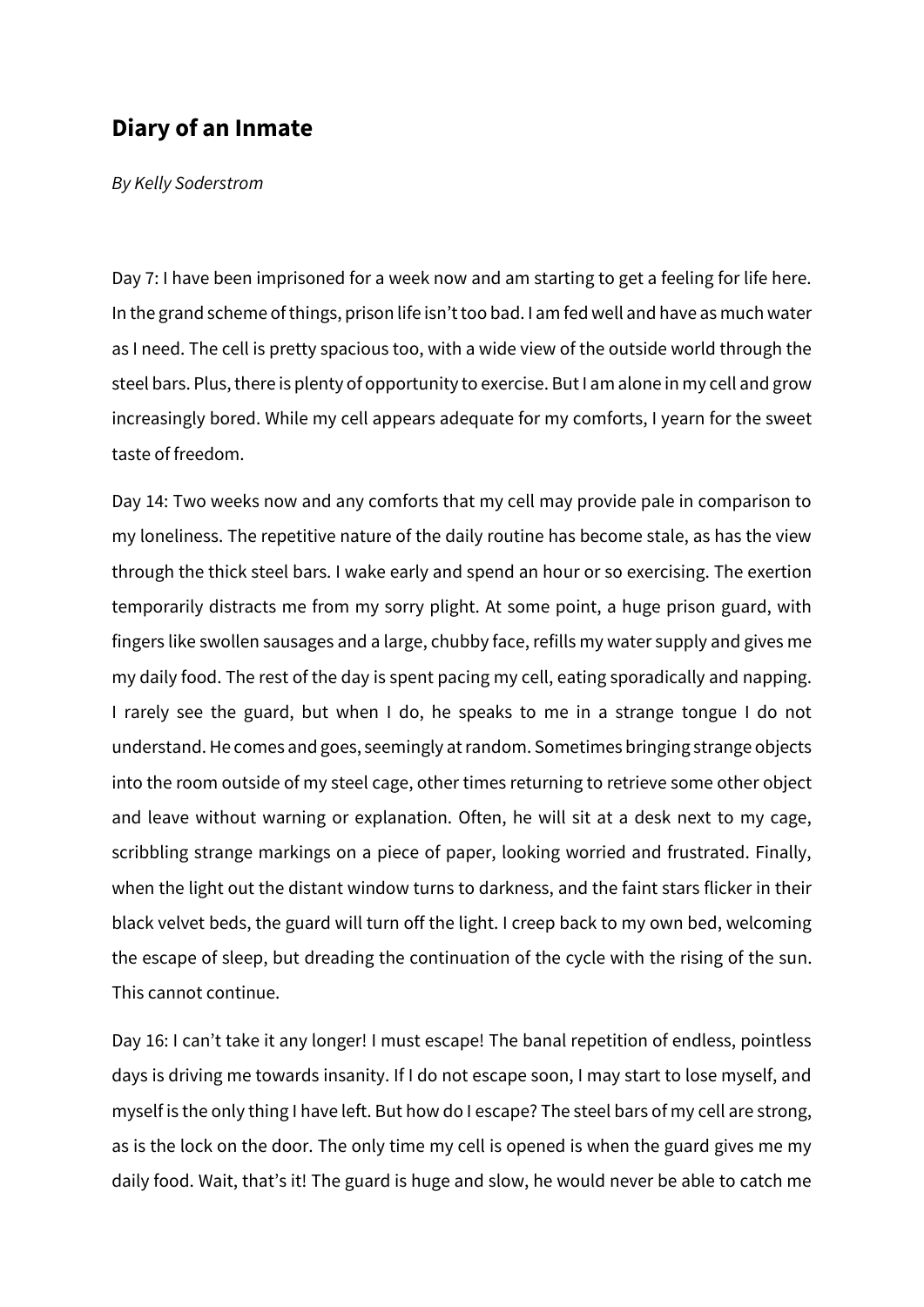if I were to jump through the door when he opened it. Once I am out, I will make a break for the window across the room and finally have my freedom. Oh, to run free through the soft grass and taste the sweet air! Alright then, it is set. Tomorrow, I make my escape.

Day 17: Today is the day I reclaim my freedom. Today is the day I escape. After waking early, I quietly waited for the guard to arrive with my food. Finally, after an eternity of anticipation, the guard arrived and opened the cage door. Quick as a flash, I dashed pasted the guard and through the open portal. The guard's surprised cries filled the air as I rushed towards the large window on the far side of the room. I could hear the guard chasing me as I dashed along the floor, my heart racing. 100 meters, 75 meters, 50 meters, I am there! Thud! I ran headlong into the glass of the window. Of course it wasn't open. Why would I think it was open? I scrambled along the edges of the window, trying to find an opening, a way to heave the glass open so I could taste the free air. Too late, the guard was on top of me. His sausage fingers tried to enclose around me, but I was too fast. I slipped through his grip and dashed across the floor. A large door at the end of the room stood open. I ran as fast as I could through the door into a corridor, the cries of the guard trailing behind me. As I ran down the corridor, trying to put as much distance between me and the guard as possible, I heard a sound that made my blood run cold. I froze. Some deep, primal part of my brain recognised the sound. I forced myself to turn and saw, to my horror, a monster. Covered in a thick coat of fur, with piercing golden eyes and sharp white fangs, the monster uttered a low, rumbling growl that shook my very bones. Summoning all my strength, I coaxed my legs to run and dashed through a narrow opening on the side of the corridor. The monster leaped after me. Its body was far too large to fit through the narrow opening, but it swiped at me with its huge paws and razor claws. I pressed myself flat against the back wall, trying to avoid the deadly claws reaching for me. The monster screamed in frustration as its claws failed to find purchase in my flesh. My heart is pounding in my ears and it will take some time before my breathing returns to normal, but I appear to be safe for now. I will spend the night here and plot my next moves in the morning.

Day 18: I awoke smelling food. Not just any food, but food I have not tasted in what seems like a lifetime. Delicious food, not the dry swill that the guard would feed to me each day. My stomach rumbled and I suddenly became conscious of the dryness of my mouth. The